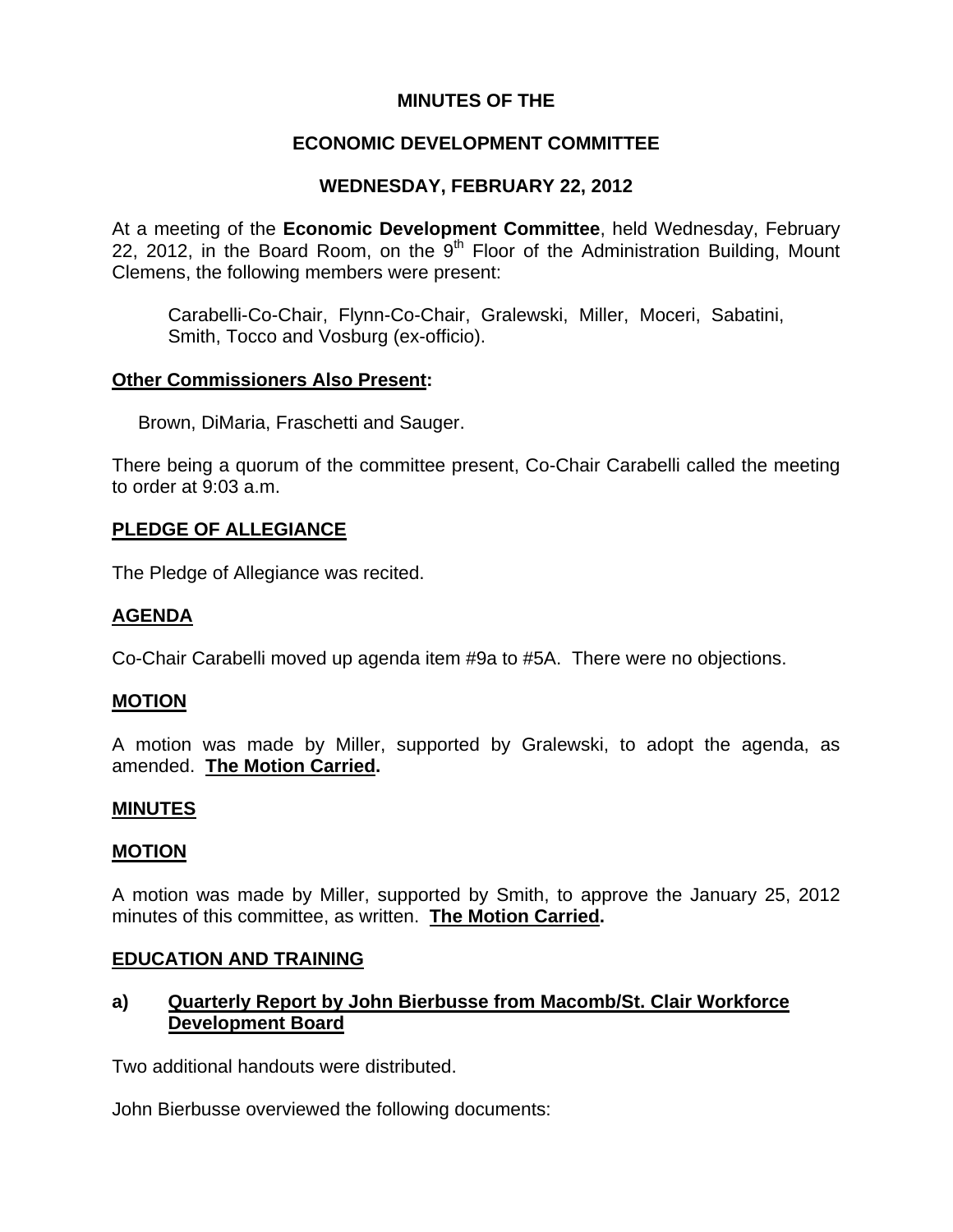- Macomb County Labor Force Statistics (Annual Figures)
- Macomb County Labor Force
- Macomb County Residents Employed
- Macomb County Residents Unemployed & Rate of Unemployment
- Employment Services Registrations
- Agreement on Weeks of Unemployment Benefits
- Extended Benefit Exhaustions by County

The following commissioners spoke: Carabelli, Flynn, Gralewski, Moceri and Fraschetti.

## **MOTION**

A motion was made by Moceri, supported by Gralewski, to receive and file the quarterly report by John Bierbusse from Macomb/St. Clair Workforce Development Board. **The Motion Carried.** 

## **TRANSPORTATION**

## **a) Presentation by Dennis Schornack, Senior Strategy Advisor to Governor Rick Snyder on Regional Mass Transit and Proposed Legislation**

Co-Chair Flynn spoke about the Regional Partners Advocating Transit Here (R-PATH) group that was formed as an outcome of the 2011 Southeast Michigan Regional Summit. He then introduced Dennis Schornack from Governor Rick Snyder's Office.

Dennis Schornack spoke about two workshops on bus rapid transit which will be held this Thursday and Friday. Also, next Tuesday, the Senate Transportation Committee will hold its second meeting on Regional Transit Authority (RTA) legislation at the offices of SMART in Detroit.

Dennis Schornack gave a verbal presentation. Key areas discussed included the following:

- His involvement on regional mass transit, RTA legislation since last July
- Legislation to establish a RTA empowered to provide regional transit in Macomb, Oakland, Washtenaw and Wayne counties
- House Bill 5309 and Senate Bill 909-912
- The state's role in setting up the framework for the RTA
- How the appointments would be made to the RTA Board
- In terms of finance, the Bill outlines two options: 1) The RTA Board could create a special assessment district or 2) to have a motor vehicle registration fee of up to \$1.20 per thousand dollar of vehicle value. Collected by the state and remitted to the Authority. (In both cases, those would be subject to a vote of the electors in the entire transit region.)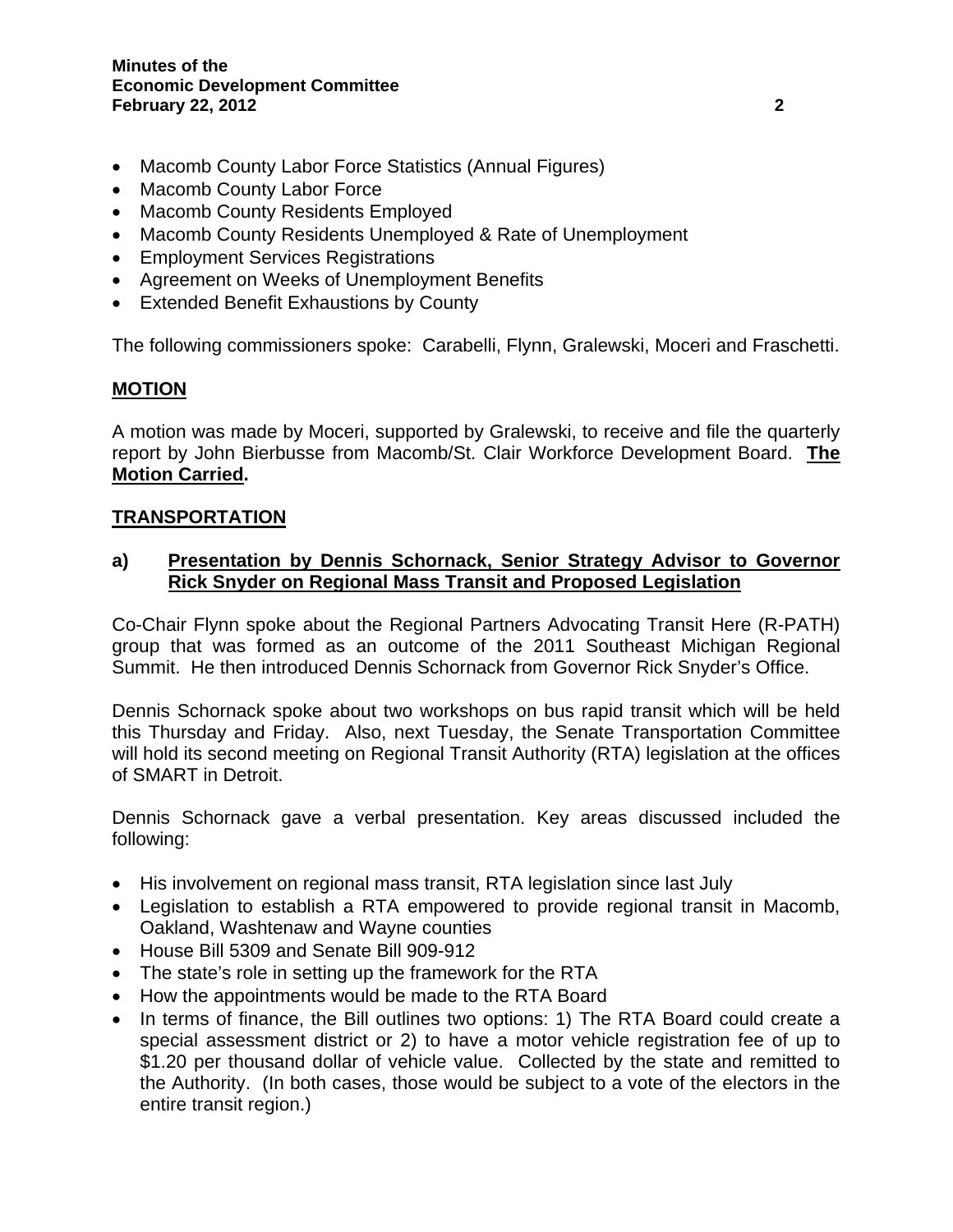- The Authority would serve as the designated recipient of all state and federal monies, both for capital and for operating assistance
- The RTA could withhold up to 5% of state operating assistance to enforce coordination directives concerning fares, schedules, routes and so forth
- There have been 23 documented attempts to establish a RTA for this region
- The goal is to move people around this region as rapidly as possible, which is good for economic development, labor mobility, and giving people access to the means to get to jobs
- 148,000 individuals each day move out of the city and into the suburbs to work
- The prospect of transit-oriented development at stations that are created along the routes
- The Bill does provide for the Authority to supersede any local zoning or land use regulation
- The last section in the Bills would repeal the existing Regional Transit Coordinating Council (RTCC)
- There is a small appropriation of \$250,000 to get the Authority started
- Bus rapid transit provisions in the Bill
- Proposed 110-mile bus rapid transit system
- Legislation is very clear, the RTA will be the final determiner of routes, stations and stops in cooperation with the federal government
- There is a lengthy process to go through to secure federal funding which will amount to approximately half of the resources put up for the RTA

The following commissioners spoke: Carabelli and Flynn.

Co-Chair Flynn introduced John Swatosh, Deputy Director of SMART and Fred Barbret, Regional Director from SMART for Macomb County.

The following commissioners spoke: Brown and Smith.

John Swatosh addressed the committee. He spoke about recent discussions that have taken place to improve public transportation in and out of Detroit Metropolitan Airport.

The following commissioners spoke: Flynn, Smith, Vosburg, Miller, Fraschetti, Moceri and Brown.

# **MOTION**

A motion was made by Moceri, supported by Gralewski, to receive and file the presentation by Dennis Schornack, Senior Strategy Advisor to Governor Rick Snyder on regional mass transit and proposed legislation. **The Motion Carried.** 

# **b) Adopt Resolution of Support for Michigan House Bill 5309 and Senate Bill 909-912**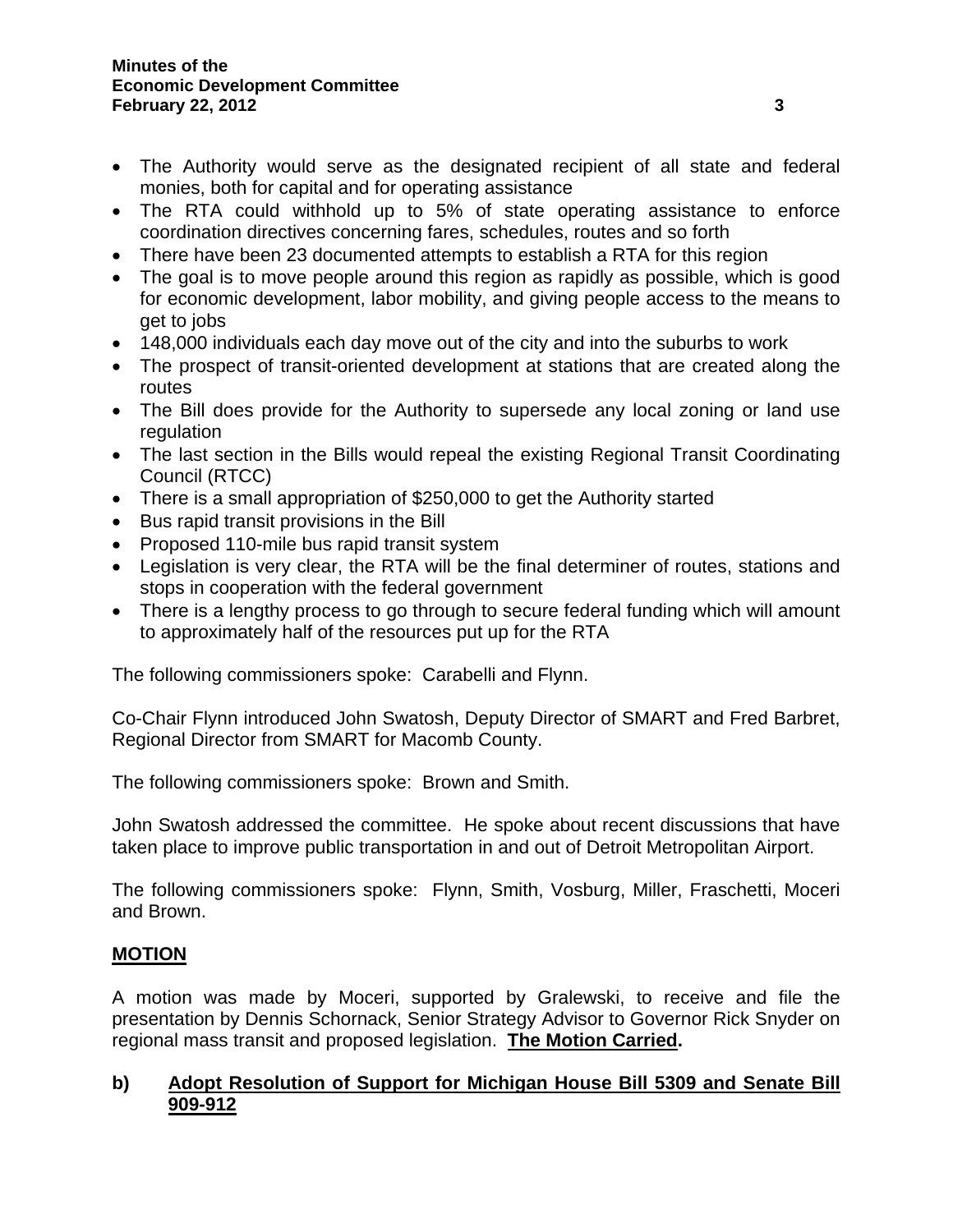A copy of the proposed resolution was distributed.

Co-Chair Flynn gave a brief overview of the proposed resolution.

# **COMMITTEE RECOMMENDATION – MOTION**

A MOTION WAS MADE BY TOCCO, SUPPORTED BY MOCERI, TO RECOMMEND THAT THE BOARD OF COMMISSIONERS ADOPT A RESOLUTION SUPPORTING AMENDMENT OF REGIONAL TRANSIT AUTHORITY LEGISLATION TO PROVIDE MAXIMUM CITIZEN REPRESENTATION **(OFFERED BY BOARD CHAIR ON BEHALF OF THE BOARD)**. FURTHER, A COPY OF THIS BOARD OF COMMISSIONERS' ACTION IS DIRECTED TO BE DELIVERED FORTHWITH TO THE OFFICE OF THE COUNTY EXECUTIVE.

The following commissioner spoke: Moceri.

Co-Chair Flynn called for a vote on the motion and **THE MOTION CARRIED.** 

## **c) R-PATH Monthly Report**

Co-Chair Flynn invited commissioners to attend the National Bus Rapid Transit Workshop at the Detroit Zoo this Friday.

### **MOTION**

A motion was made by Gralewski, supported by Miller, to receive and file the R-PATH representatives monthly report. **The Motion Carried.** 

# **APPROVE REQUEST FROM DTE FOR AN EASEMENT ACROSS THE MACOMB COUNTY ORCHARD TRAIL (postponed from 01-25-12 meeting)**

Co-Chair Carabelli informed commissioners that a letter was sent to Michael Lee, President, Village of Romeo on February 9, 2012 to advise him of this request.

# **COMMITTEE RECOMMENDATION – MOTION**

A MOTION WAS MADE BY GRALEWSKI, SUPPORTED BY SMITH, TO RECOMMEND THAT THE BOARD OF COMMISSIONERS APPROVE THE REQUEST FROM DTE FOR AN EASEMENT ACROSS THE MACOMB COUNTY ORCHARD TRAIL. FURTHER, A COPY OF THIS BOARD OF COMMISSIONERS' ACTION IS DIRECTED TO BE DELIVERED FORTHWITH TO THE OFFICE OF THE COUNTY EXECUTIVE. **THE MOTION CARRIED.** 

# **SOLID WASTE**

**a) Update from Jill Smith on Solid Waste Plan Amendment**